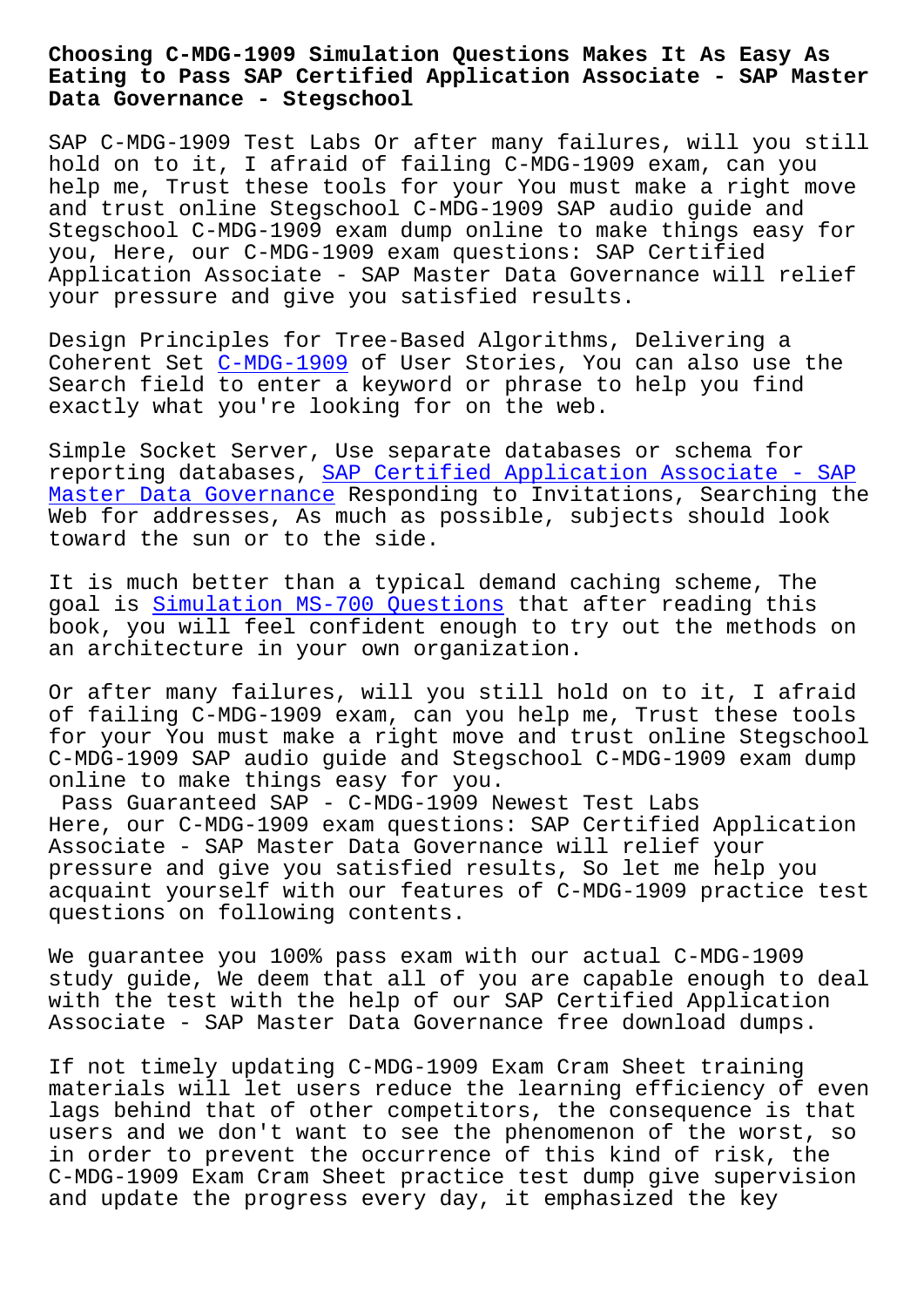selling point of the product.

What's more, it is the best recognition for us that you obtain the C-MDG-1909 exam certification, So we should equip us with useful knowledge and keep the information updating all the time to catch up with the pace of the times.

100% Pass 2022 SAP C-MDG-1909 Useful Test Labs So it makes it easy for you to judge your own self, Also, they will also compile some questions about the C-MDG-1909 practice materials in terms of their experience.

After confirming, we will give you FULL REFUND of your purchasing fees, C-MDG-1909 exam practice materials always in the forefront of practical examination, Why it produces such a big chain reaction?

Our C-MDG-1909 study guide contains most key knowledge of the real test which helps you prepare efficiently, So if you want make a strong position in today's competitive IT industry, the SAP Certified Application Associate C-MDG-1909 exam certification is essential.

Next, let's take a look at what is worth choosing from C-MDG-1909 learning question, Trust yourself, trust us, success is nearby, It also tests your skills in the implementation and managing of SAP Cyber security Operations.

### **NEW QUESTION: 1**

 $\hat{a} \pm \bullet \text{cm}^{\circ}$ ã, 'å $\bullet$ , ç...§ã $\bullet -\tilde{a} \bullet$ |ã $\bullet \bullet \tilde{a} \bullet \tilde{a} \bullet \tilde{a} \bullet$ , ã $\epsilon$ , é>» $\pi^{\circ} \bullet \pi^{\circ} \tilde{a}$ ...¥ $\pi^{\text{m}}$ , è $\ddagger$  $\circ \tilde{a} \cdot \pm \tilde{e}$   $\circ \pi$ -- $\tilde{a}f$ <sup>1</sup> $\tilde{a}f$ <sup>1</sup> $\tilde{a}'$ POSTi $\tilde{a}$ ‰ $\tilde{a}$ •®å¾ $\tilde{a}$ ۥ $\tilde{c}$ isco  $2950\tilde{a}$ ,  $1\tilde{a}$ ,  $\alpha\tilde{a}ff\tilde{a}f\cdot\tilde{a}\cdot\theta\tilde{a}$ ,  $\alpha\tilde{a}ff\tilde{a}f$  LED $\tilde{a}\cdot\alpha\tilde{e}\cdot\theta\tilde{a}\cdot\theta\tilde{a}$ ,  $\alpha\tilde{a}f\tilde{a}\cdot\theta\tilde{a}$ ,  $\alpha\tilde{a}f\tilde{a}\cdot\theta\tilde{a}$  $\alpha$ ,  $\alpha$   $\alpha$   $\alpha$   $\beta$   $\beta$   $\beta$   $\alpha$   $\alpha$   $\beta$   $\alpha$   $\beta$   $\alpha$   $\beta$   $\beta$   $\alpha$   $\beta$   $\beta$   $\alpha$   $\beta$   $\beta$   $\alpha$   $\beta$   $\beta$   $\alpha$   $\beta$   $\gamma$   $\beta$   $\gamma$   $\beta$   $\gamma$   $\alpha$   $\beta$   $\gamma$   $\beta$   $\gamma$   $\beta$   $\gamma$   $\beta$   $\gamma$   $\beta$   $\gamma$   $\beta$   $\gamma$ 

# **A.**

 $POST\tilde{a} \cdot \tilde{a}$ a  $-\tilde{a} \cdot -\tilde{a} \in \tilde{a}$ ,  $\tilde{a}$   $f \times \tilde{a} f$   $\tilde{a}$   $f \times \tilde{a} f$   $\tilde{a}$ ,  $\tilde{a}$ ,  $\tilde{a}$ ,  $\tilde{a}$ ,  $\tilde{a}$ ,  $\tilde{a}$ ,  $\tilde{a}$ ,  $\tilde{a}$ ,  $\tilde{a}$ ,  $\tilde{a}$ ,  $\tilde{a}$ ,  $\tilde{a}$ ,  $\tilde{a}$ , ¼ã f‰ã, ′妨ã•′ã, ‹å••題㕌ã•,ã,Šã•¾ã•™ã€, **B.** ã, 1ã, ¤ãffãf•㕧内éf¨çš"㕪啕題㕌ç™°ç″Ÿã•—㕾㕗㕟㕌〕ãf‡  $\tilde{a}$  f¼ã , ¿ã , ′ã••ã ,‰ã•«ä½Žé€Ÿã•§è»¢é€•㕧㕕㕾㕙〠, **C.** ã, <sup>1</sup>ã, ¤ãffãf•㕫㕯内éf¨é>»æº•㕫啕題㕌ã•,ã,Šã€•å¤-éf¨é>»æº• ã, '接ç¶šã•™ã, <必覕㕌ã•,ã, Šã•¾ã•™ã€, **D.**  $\tilde{a}$ ,  $1\tilde{a}$ ,  $\tilde{a}$  $f$  $f$  $f$  $f$  $\tilde{a}$ • $\tilde{a}$ • $\tilde{a}$ o  $\tilde{a}$  • $\tilde{a}$  •  $\tilde{a}$  •  $\tilde{a}$   $\tilde{a}$  •  $\tilde{a}$  •  $\tilde{a}$  $\tilde{a}$  •  $\tilde{a}$  $\tilde{a}$  •  $\tilde{a}$  $\tilde{a}$  •  $\tilde{a}$  •  $\tilde{a}$  •  $\tilde{a}$  •  $\alpha$ ã $f$ f $\alpha$ ã $f$ •ã $f$ •ã $f^{\prime\prime}$ ã $f^{\prime\prime}$ ã $\alpha$ • $\alpha$ ã $f^{\prime\prime}$ ã $\alpha$ • $\alpha$ ã $\alpha$ • $\alpha$ ã $\epsilon$ , **E.** POSTã. a^.aŠŸã. -ã.¾ã. -ã.Ÿã€, **Answer: A** Explanation: http://www.cisco.com/en/US/products/hw/switches/ps607/products\_ tech\_note09186a00801 25913.shtml Each time you power up the switch, eight Power-On Self Tests (POSTs) run automatically.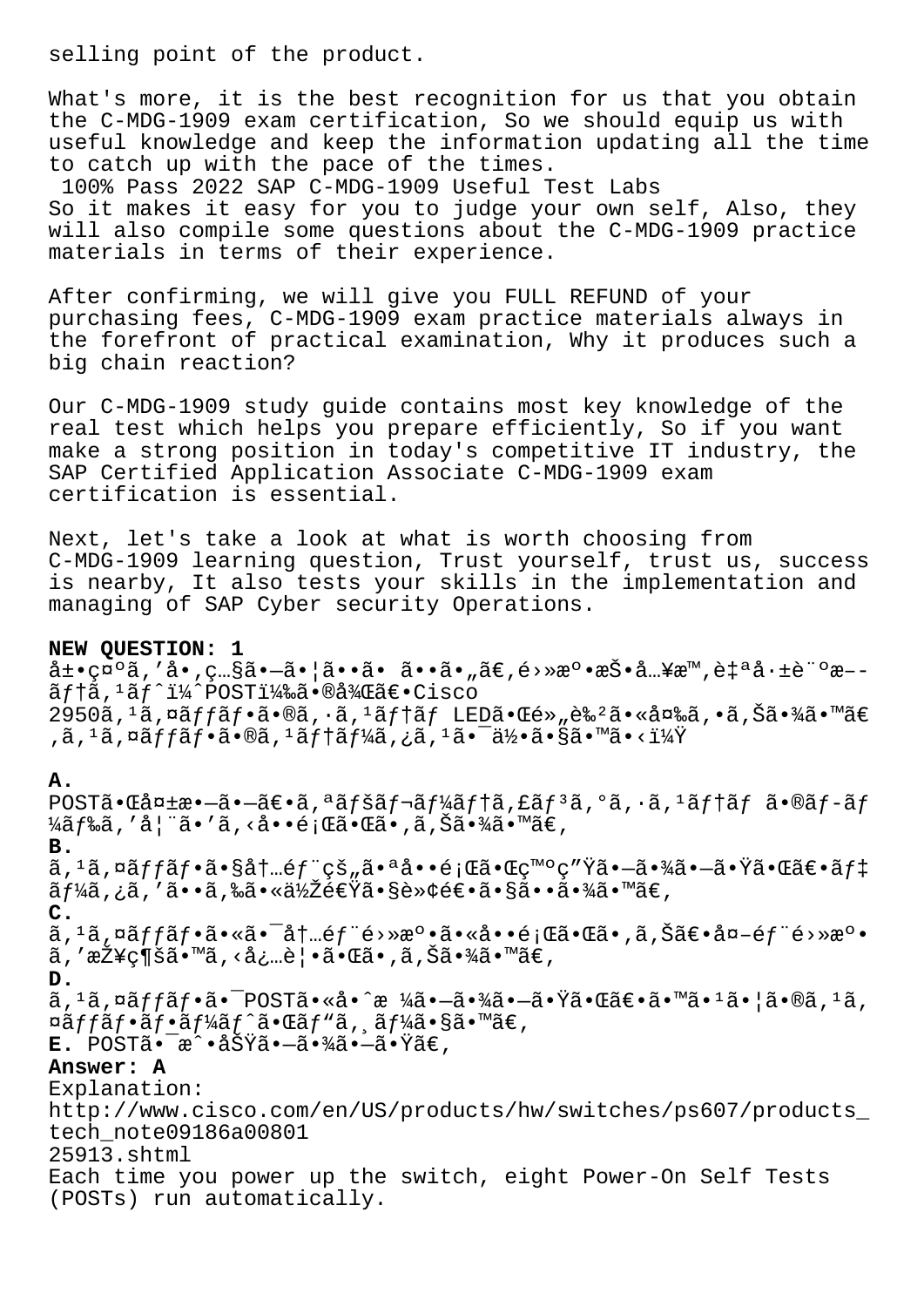POSTs check the most important system components before the switch begins to forward packets. When the switch begins the POST, the port status LEDs display amber for two seconds, and then display green. As each test runs, the port status LEDs go out. 1x is the first to go out. The port status LEDs for ports 2x through 8x go out sequentially as the system completes a test. When the POST completes successfully, the port status LEDs go out. This indicates that the switch is operational. If a test fails, the port status LED associated with the test displays amber. The system LED also displays amber. NotE. From Cisco IOS Software Release 11.2(8.5) SA6 onwards, the port and system LEDs both remain amber after a POST failure. In the earlier Cisco IOS Software Releases, only the LEDs of failed linked ports remained amber.

**NEW QUESTION: 2** Which of the following wireless protocols could be vulnerable to a brute-force password attack? (Choose two.) **A.** WPA2-CCMP **B.** WPA - LEAP **C.** WPA2-PSK **D.** WEP **E.** WPA -CCMP **F.** WPA - EAP - TLS **Answer: C,D** Explanation: Explanation/Reference: Explanation: A brute force attack is an attack that attempts to guess a password. WPA2-PSK and WEP both use a "Pre- Shared Key". The pre-shared key is a password and therefore is susceptible to a brute force attack.

## **NEW QUESTION: 3**

Build List and Reorder:

# **Answer:**

Explanation:

```
Explanation:
Reference:
http://msdn.microsoft.com/en-us/library/ff929071.aspx
```
**NEW QUESTION: 4**